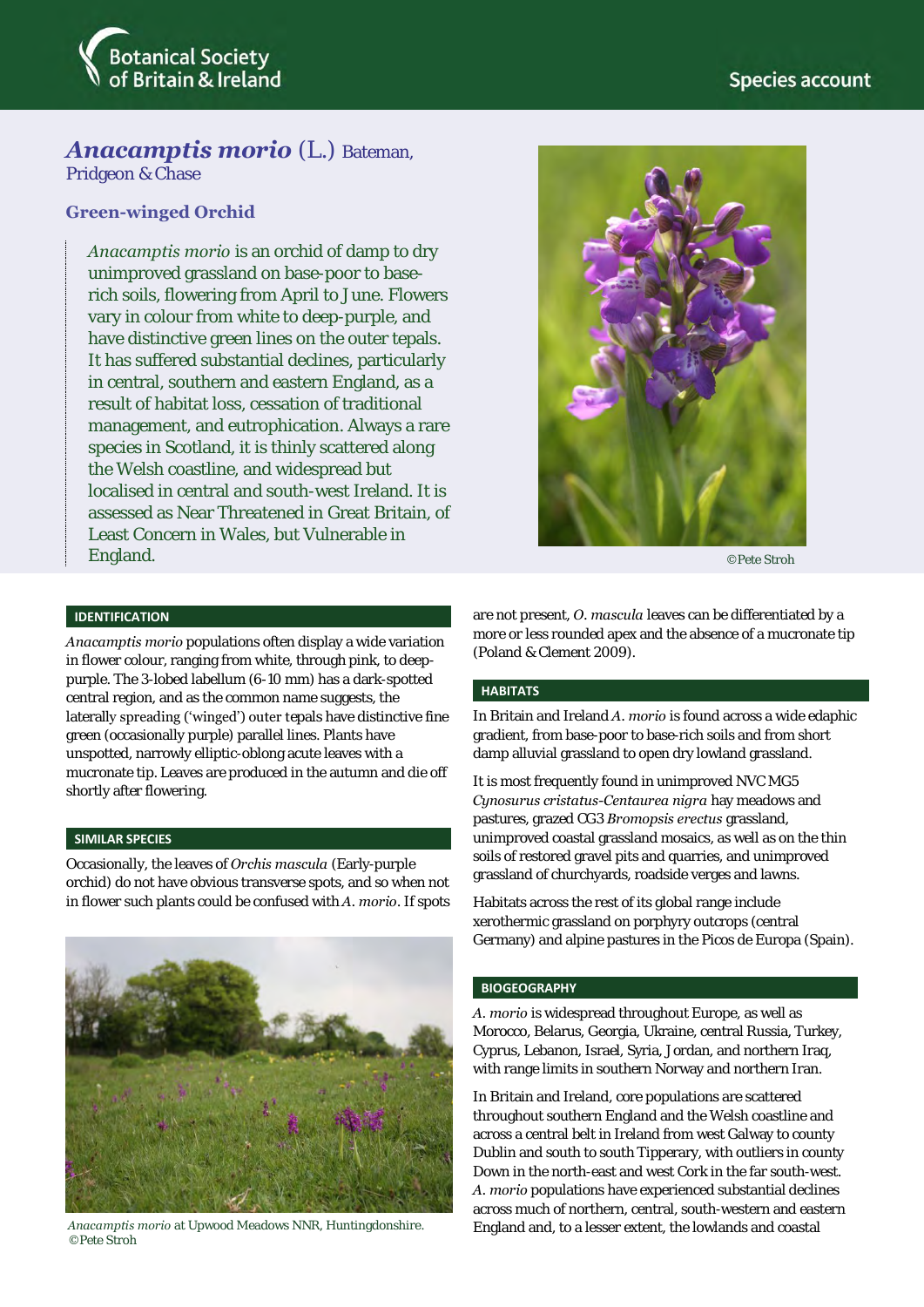regions of Wales, and possibly the central belt of Ireland, although recent data is required for much of the latter area.

It has always been rare in Scotland, restricted to a handful of sites around Troax, Ayrshire, most of which are protected within the Bennane Head Grasslands SSSI. A new subpopulation in this area was recently discovered, possibly arising as a result of scrub clearance works (David Lang pers. comm.). There are also confirmed historical records from Banffshire and Westerness, but these populations have not been recorded since 1958 and 1943 respectively.

## **ECOLOGY**

*A. morio* is a small (to 40cm), tuberous, wintergreen perennial herb, flowering from mid-April to early June. It was included in the genus *Orchis* until phylogenic studies based on DNA sequences demonstrated a closer relationship to *Anacamptis* (Bateman et al. 1997).

Plants produce one inflorescence, which typically has 15-20 (- 25) flowers, each with two pollinia. Flowers are selfcompatible but rely on pollinator visits to set fruit (Nilsson 1984). As the spur does not provide floral rewards, pollination depends upon deception. A conspicuous flowering display in early spring combined with the sweet scent of the flowers lures exploratory visits from queen bumblebees slow to detect true nectar-producing plants because they have only recently emerged from hibernation (Jersakova & Kindlmann 1998).

Each fruit contains many thousands of dust-like seeds that are wind dispersed, but only a small proportion of seeds will



Distribution of *Anacamptis morio* in Great Britain and Ireland.

travel more than a metre from the parent plant (Jersakova & Malinova 2007). Although little is known about seed germination and seedling establishment in the wild, there is anecdotal evidence that *A. morio* seems capable of colonising new or recently disturbed grassland habitats (e.g. Stroh et al. 2007). Ex-situ studies have demonstrated that propagation by seed requires a penetrative fungus that forms a mycorrhizal association with the developing seedling (Fay & Rankou 2010). Mycorrhizal associates are known to include *Epulhoriza repens* and *Moniliopsis solani* (Lievens et al. 2010).

Each year, new tubers replace the tubers that have been exhausted of food reserves during the flowering process. *Anacamptis morio* was once thought to be monocarpic, but a long-term study of its flowering dynamics showed that individuals may flower for up to 17 years (Wells et al. 1998).

In Britain the hybrid with *A. laxiflora* (*A*. x *alata*) has been recorded from Jersey. Elsewhere, two populations of a sterile hybrid between *A. morio* and *A. papilionacea* (*A.* x *gennariii*) have been reported from the slopes of Mount Vesuvius near Naples, Italy, and the Cilento and Vallo of Diano National Park in southern Campania, Italy (Aceto et al. 1999).

## **THREATS**

Habitat loss and destruction via the application of inorganic fertilsers in the latter half of the twentieth century decimated the conservation interest of lowland unimproved grasslands, with hay meadows and ridge & furrow fields hit particularly hard (Silvertown et al. 1993). Many *A. morio* populations are now within protected sites, and so today the main threats are likely to relate to a prolonged absence of grazing or cutting (i.e. abandonment), leading to a dominance of tall, competitive vegetation and a reduction or eventual absence of this shade-intolerant orchid.

#### **MANAGEMENT**

Where a cutting regime is in place, cutting once or twice a year after flowering can improve flowering performance over time, although other biological interests of the site should be taken into account if a summer cut is planned.

Cattle are often used for aftermath grazing, but for sites where it is not possible to cut and bale e.g. where there is prominent ridge & furrow interest, or the presence of large ant hills, grazing is usually undertaken in mid-late summer. Rabbits and other small mammals can supplement livestock grazing, and in some cases may be the only means of retaining a short sward.

#### **REFERENCES**

Aceto, S., Cozzolino, S., Gaudio, L., Nazzaro, R. & De Luca, P. 1999. Pollination flow in hybrid formation between *Orchis morio* and *Orchis papilionacea* (Orchidaceae) in two different habitats. *International Journal of Plant Sciences* 160: 1153-1156.